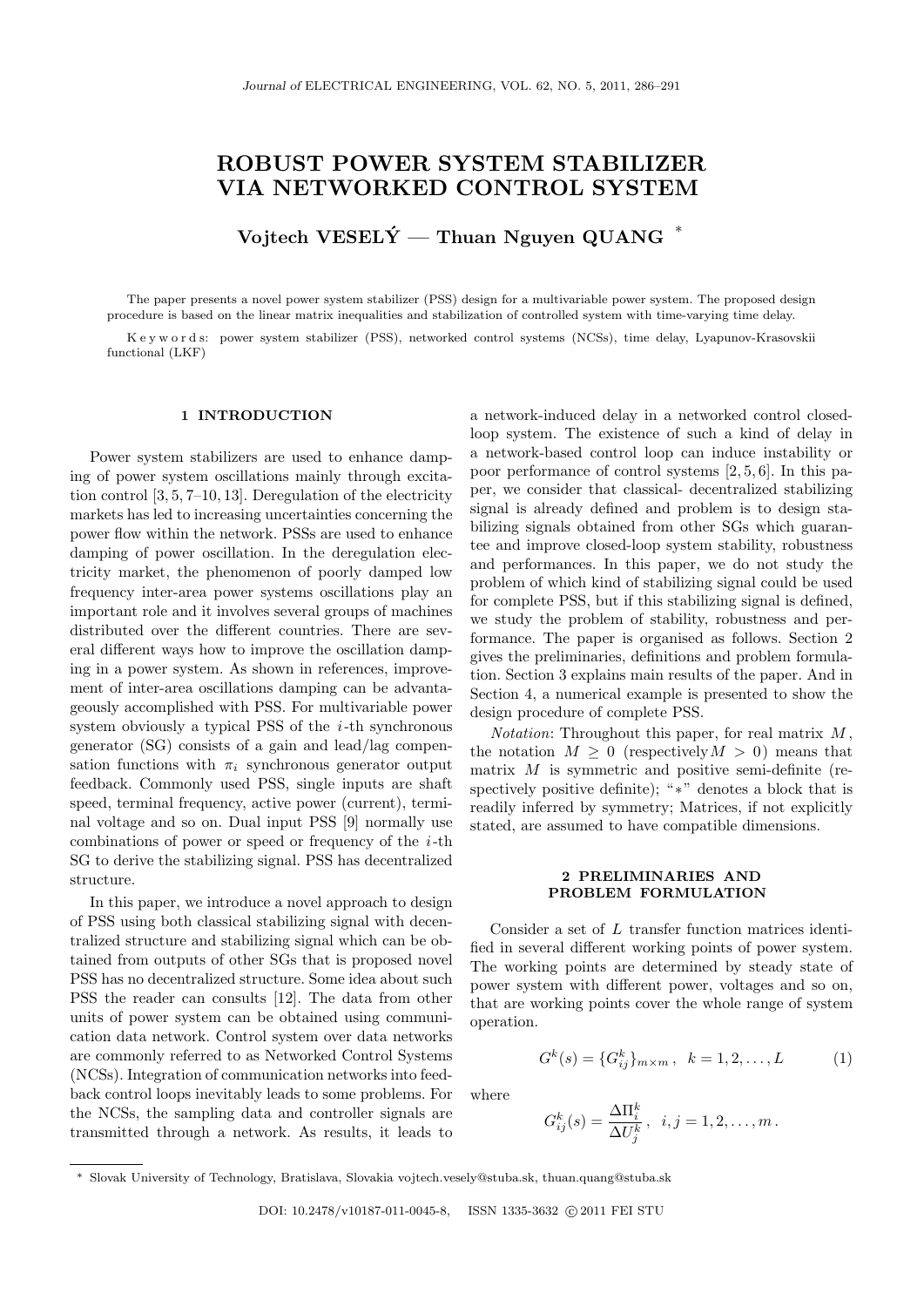

**Fig. 1.** Structure of complete PSS for the case of  $m = 2$ 

 $\Delta \Pi_i^k$  is the change of the *i*-th synchronous generator output for *k*-th experiment applied to the PSS input,  $\Delta U_j^k$ is the change of the demand value of terminal voltage of *j* -th SG. We assume that all synchronous generators operate in the closed-loop with terminal voltage controller and decentralized structure PSS. The structure of SGs and complete PSS for the case of  $m = 2$  is given in Fig. 1.

For the *PSS*(*s*) design procedure, two models are used, [1] Model  $M_1$ :

$$
PSS(s) = K_w \frac{sT_w}{1 + sT_w} \frac{1 + sT_{11}}{1 + sT_{21}} \frac{1 + sT_{12}}{1 + sT_{22}} \cdots \frac{1 + sT_{1r}}{1 + sT_{2r}} \tag{2}
$$

where all time constants  $T_{jk}$  are known. The problem is Consider  $X(t) = \begin{bmatrix} x^{\top}(t) & z^{\top}(t) \end{bmatrix}^{\top}$  we obtain to design gain  $K_w$  and  $T_w$ . Model  $M_2$ :

$$
PSS(s) = \frac{sT_w}{1 + sT_w} \begin{bmatrix} 1 & \frac{1}{1 + sT_2} & \cdots & \frac{1}{1 + sT_r} \end{bmatrix} \begin{bmatrix} K_{w1} \\ K_{w2} \\ \vdots \\ K_{wr} \end{bmatrix} . \tag{3}
$$

Assume that all time constants  $T_j$  are known. The problem is to design  $K_{w1}, K_{w2}, \ldots, K_{wr}$  and  $T_w$ .

Combination of the two models different structures of PSS can be obtained. Model of power system (1) should be recalculated to following affine linear time-invariant continuous time uncertain systems.

$$
\begin{aligned} \dot{x}(t) &= A(\xi)x(t) + B(\xi)u(t) \,, \\ y(t) &= Cs(t) \end{aligned} \tag{4}
$$

where  $x(t) \in R^n$  is the state vector,  $u(t) \in R^m$  is the control input of closed-loop system,  $y(t) \in R^l$  is the output of closed-loop system (Fig. 1). The matrices  $A(\xi), B(\xi) \in S$ belong to convex hull, and *S* is a polytop with *N* vertices  $S_1, S_2, \ldots, S_N$  which can formally defined as

 $S :=$ 

$$
\begin{cases} A(\xi) \in R^{n \times n}, B(\xi) \in R^{n \times m}: A(\xi) = \sum_{i=1}^{N} \xi_i A_i, \\ B(\xi) = \sum_{i=1}^{N} \xi_i B_i, \sum_{i=1}^{N} \xi_i = 1, \ \xi_i \ge 0 \end{cases}
$$
 (5)

where  $A_i, B_i$  are constant matrices with appropriate dimensions and  $\xi_i$  are time-invariant uncertainties. Note *S* is a convex and bounded domain.

Consider the single PSS in the following form

$$
PSS(s) = \frac{sT_w}{1 + sT_w} \,. \tag{6}
$$

The problem in this paper is to design two parameters *K* and  $T_w$  (structure  $M_1, M_2$ ) such that for the PSS (7)

$$
u_i(s) = \frac{K_{ij}s}{1 + sT_{wij}} e^{-ts} y_j(s), \ i \neq j; \ i, j = 1, 2 \tag{7}
$$

where the network induced delay in NCSs is given by  $0 < \tau \leq \tau_M$  and  $\dot{\tau} \leq \mu \leq 1$ , guarantees the stability, robustness and performance.

In the time domain, the PSS (7) can be reformulated as follow

$$
u(t) = C_d W_f z(t) + C_d K C x(t) - C_d K C \int_{t-\tau}^t \dot{x}(s) \, \mathrm{d}s \tag{8}
$$

where

$$
\dot{z}(t) = -W_f z(t) + KCx(t) - KC \int_{t-\tau}^t \dot{x}(s)ds \quad (9)
$$

$$
u(t) = [C_d K C - C_d W_f]X(t) + [-C_d K C \quad 0] \int_{t-\tau}^t \dot{X}(s) \, \mathrm{d}s \,. \tag{10}
$$

Substituting (10) to (4) will result to the closed-loop system

$$
\dot{X}(t) - A_c X(t) + A_{dc} \int_{t-\tau}^{t} \dot{X}(s) \, \mathrm{d}s = 0 \tag{11}
$$

where

$$
A_c = \begin{bmatrix} A + BC_dKC & -BC_dW_f \\ KC & -W_f \end{bmatrix}, A_{dc} = \begin{bmatrix} BC_dKC & 0 \\ KC & 0 \end{bmatrix}.
$$

Note that other part of PSS transfer function can be involved to power system transfer function matrix. The following performance index is associated with closedloop system (4) and (7)

$$
J = \int_0^\infty J(t)dt, \ J(t) = X^\top(t)QX(t) + u^\top Ru(t) \quad (12)
$$

where  $Q = Q^{\dagger} > 0$ ,  $R = R^{\dagger} > 0$  are matrices of compatible dimensions. Consider

 $\eta(t) = \left[ \dot{X}^{\top}(t) \ X^{\top}(t) \ \int_{t-\tau}^{t} \dot{X}^{\top}(s) \mathrm{d}s \ \int_{t-\tau_M}^{t-\tau} \dot{X}^{\top}(s) \mathrm{d}s \right]^{\top}$ and by substituting  $u(t)$  from (10) to  $u^+(t)Ru(t)$  we obtain

$$
u^{\top}Ru(t) = \eta^{\top}(t)K^{\top}RK\eta(t)
$$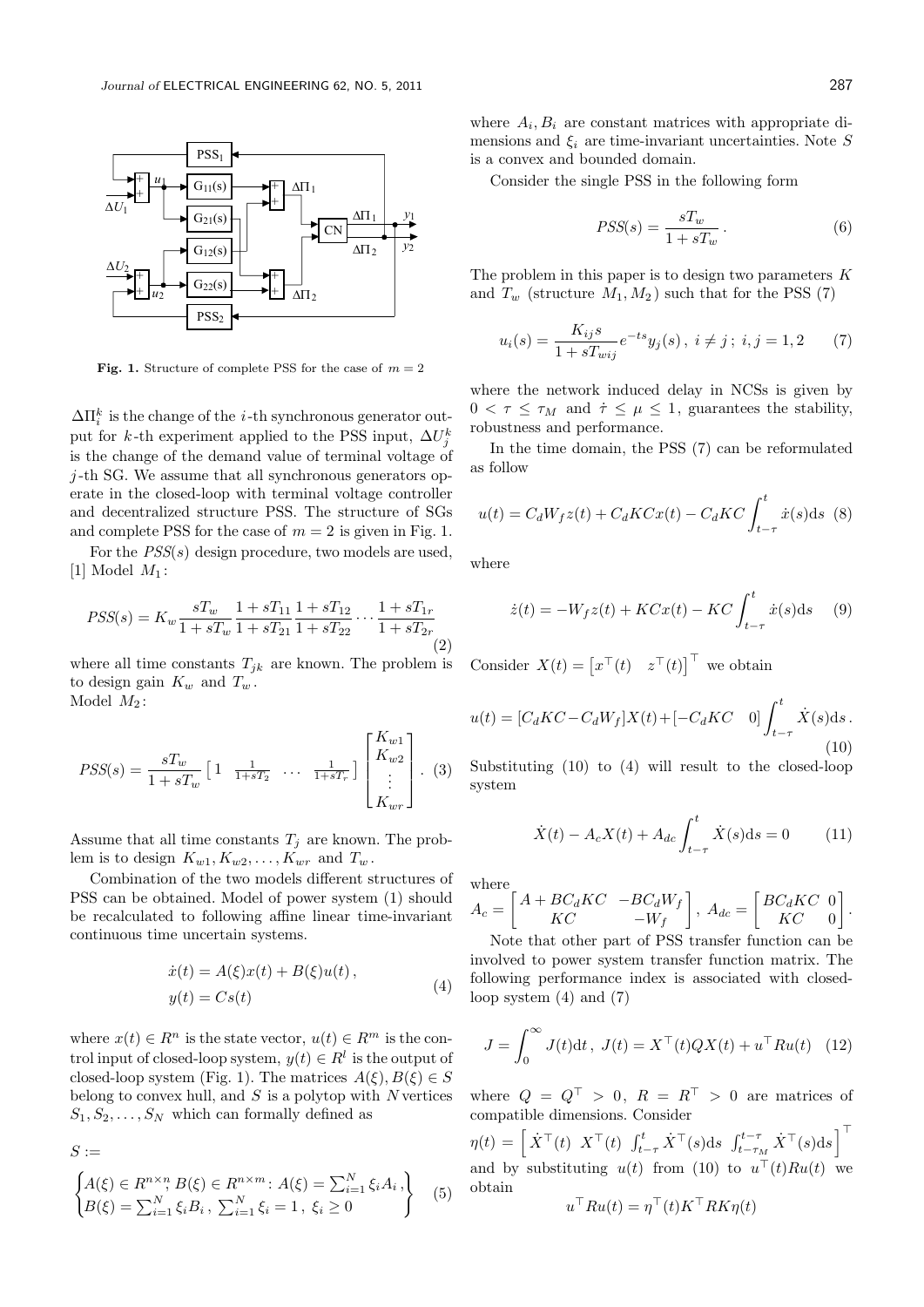where

$$
K = [0 \quad K_1 \quad K_2 \quad 0],
$$
  

$$
K_1 = [C_d K C \quad -C_d W_{fd}], \quad K_2 = [-C_d K C \quad 0]
$$

then  $J(t)$  can be rewritten as the following form

$$
J(t) = \eta^{\top}(t)M_Q(\xi)\eta(t)
$$
\n(13)

where

$$
M_Q(\xi) = \begin{bmatrix} 0 & 0 & 0 & 0 \\ * & K_1 R K_1 + Q & K_1 R K_2 & 0 \\ * & * & K_2 R K_2 & 0 \\ * & * & * & * & 0 \end{bmatrix}.
$$

Associated with the cost of closed-loop system, the guaranteed cost controller is defined as follows:

DEFINITION 1. Consider the uncertain system  $(4)$ . If there exist a controller of the form (8) and a positive scalar  $J_0$  such that for all uncertainties  $(5)$ , the closedloop system (11) is asymptotically stable and closed-loop value of the cost function (12) satisfies  $J \leq J_0$  then  $J_0$ is said to be a guaranteed cost and the controller (8) is said to be guaranteed cost controller.

Finally we introduce the well known results from LQ theory.

Lemma 1. *Consider the continuous-time delay system* (4) *with control algorithm* (8)*. The control algorithm* (8) *is the guaranteed cost control law for the system* (4) *if and only if there exists LKF*  $V(\xi, t)$  *such that the following condition holds*

$$
\frac{d}{dt}V(\xi, t) + J(t) \le 0.
$$
\n(14)

#### **3 THE MAIN RESULTS**

The following theorem provides robust stability and robust performance results for the closed-loop system (11).

THEOREM 1. *Consider the uncertain power system* (4) *controlled via NCSs with network-induced delay τ satisfying*  $0 < \tau \leq \tau_M$ ,  $\dot{\tau} \leq \mu \leq 1$  *and the cost function* (12)*.* If there exist a controller of form  $(8)$ *, scalar*  $J_0$ *, and matrices*  $P_i > 0$ *,*  $G_i > 0$ *,*  $G_{1i} > 0$ *,*  $G_{2i} > 0$  (*i* = 1*, . . . , N*)*, N*<sup>1</sup> *, N*<sup>2</sup> *, N*<sup>3</sup> *and N*<sup>4</sup> *that satisfy the following matrix inequality*

$$
W_{i} = \begin{bmatrix} w_{i}^{11} & w_{i}^{12} & w_{i}^{13} & w_{i}^{14} \\ * & w_{i}^{22} & w_{i}^{23} & w_{i}^{24} \\ * & * & w_{i}^{33} & w_{i}^{34} \\ * & * & * & w_{i}^{44} \end{bmatrix} \leq 0
$$
 (15)

*where*

$$
w_i^{11} = N_1 + N_1^{\top} + \tau_M G_{1i}, \ w_i^{12} = -N_1 A_{ci} + N_2^{\top} + P_i,
$$

$$
w_i^{13} = N_1 A_{dci} + N_3^{\top}, \quad w_i^{14} = N_4^{\top},
$$
  
\n
$$
w_i^{22} = -N_2 A_{ci} - A_{ci}^{\top} N_2^{\top} + \mu G_i + K_1^{\top} R K_1 + Q,
$$
  
\n
$$
w_i^{23} = N_2 A_{dci} - A_{ci}^{\top} N_3^{\top} + (1 - \mu) G_i + G_{2i} + K_1^{\top} R K_2,
$$
  
\n
$$
w_i^{24} = -A_{ci}^{\top} + G_{2i},
$$
  
\n
$$
w_i^{33} = N_3 A_{dci} - A_{dci}^{\top} N_3^{\top} + (1 - \mu) G_i - \frac{1}{\tau_M} G_{1i}
$$
  
\n
$$
- G_{2i} + K_2^{\top} R K_2,
$$
  
\n
$$
w_i^{34} = A_{dci}^{\top} N_4^{\top} - G_{2i},
$$
  
\n
$$
w_i^{44} = -G_{2i} - \frac{1}{\tau_M} G_{1i}
$$

*then the uncertain system* (4) *with controller* (8) *is asymptotically stable and the cost function* (12) *satisfies the following bound*

$$
J \le J_0 = \sqrt{\lambda_{MP}^2 + \lambda_{MG}^2 + \lambda_{MG1}^2 + \lambda_{MG2}^2} * J_M \quad (16)
$$

*where*

$$
\lambda_{MP} = \max_{i=1...N} (\text{Max}(Eigenvalue(P_i))),
$$
  
\n
$$
\lambda_{MG} = \max_{i=1...N} (\text{Max}(Eigenvalue(G_i))),
$$
  
\n
$$
\lambda_{MG1} = \max_{i=1...N} (\text{Max}(Eigenvalue(G_{1i}))),
$$
  
\n
$$
\lambda_{MG2} = \max_{i=1...N} (\text{Max}(Eigenvalue(G_{2i}))),
$$
  
\n
$$
J_M = \left\{ ||x_0||^4 + \left( \int_{-t}^0 ||\varphi(s)||^2 ds \right)^2 + \left( \int_{-\tau_m}^{-t} ||\varphi(s)||^2 ds \right)^2 \right\}^{1/2}
$$
  
\n
$$
\left( \int_{-\tau}^0 d\theta \int_{\theta}^0 ||\dot{\varphi}(s)||^2 ds \right)^2 + \left( \int_{-\tau_m}^{-t} ||\varphi(s)||^2 ds \right)^2 \right\}^{1/2}
$$

*where*  $x(t) = \varphi(t)$ *,*  $t \in [-\tau_M, 0]$  *is a continuously differentiable initial function.*

P r o o f (S k e t c h). Take the Lyapunov-Krasovskii fucntional as follows

$$
V(\xi, t) = \sum_{i=1}^{4} V_i(\xi, t),
$$
  
\n
$$
V_1(\xi, t) = X^{\top}(t) P(\xi) X(t),
$$
  
\n
$$
V_2(\xi, t) = \int_{t-\tau}^{t} X^{\top}(s) G(\xi) X(s) ds,
$$
  
\n
$$
V_3(\xi, t) = \int_{-t}^{0} d\theta \int_{t+\theta}^{t} \dot{X}^{\top}(s) G_1(\xi) \dot{X}(s) ds.
$$
  
\n
$$
V_4(\xi, t) = \int_{t-\tau_M}^{t} X^{\top}(s) G_2(\xi) X(s) ds,
$$

Differentiating  $V(\xi, t)$  with respect to time and using Newton-Leibnitz formula  $x(t - \tau) = x(t) - \int_{t-\tau}^{t} \dot{x}(s) ds$ , we obtain

$$
\dot{V}_1(\xi,t) = 2X^\top(t)P(\xi)\dot{X}(t)\,,
$$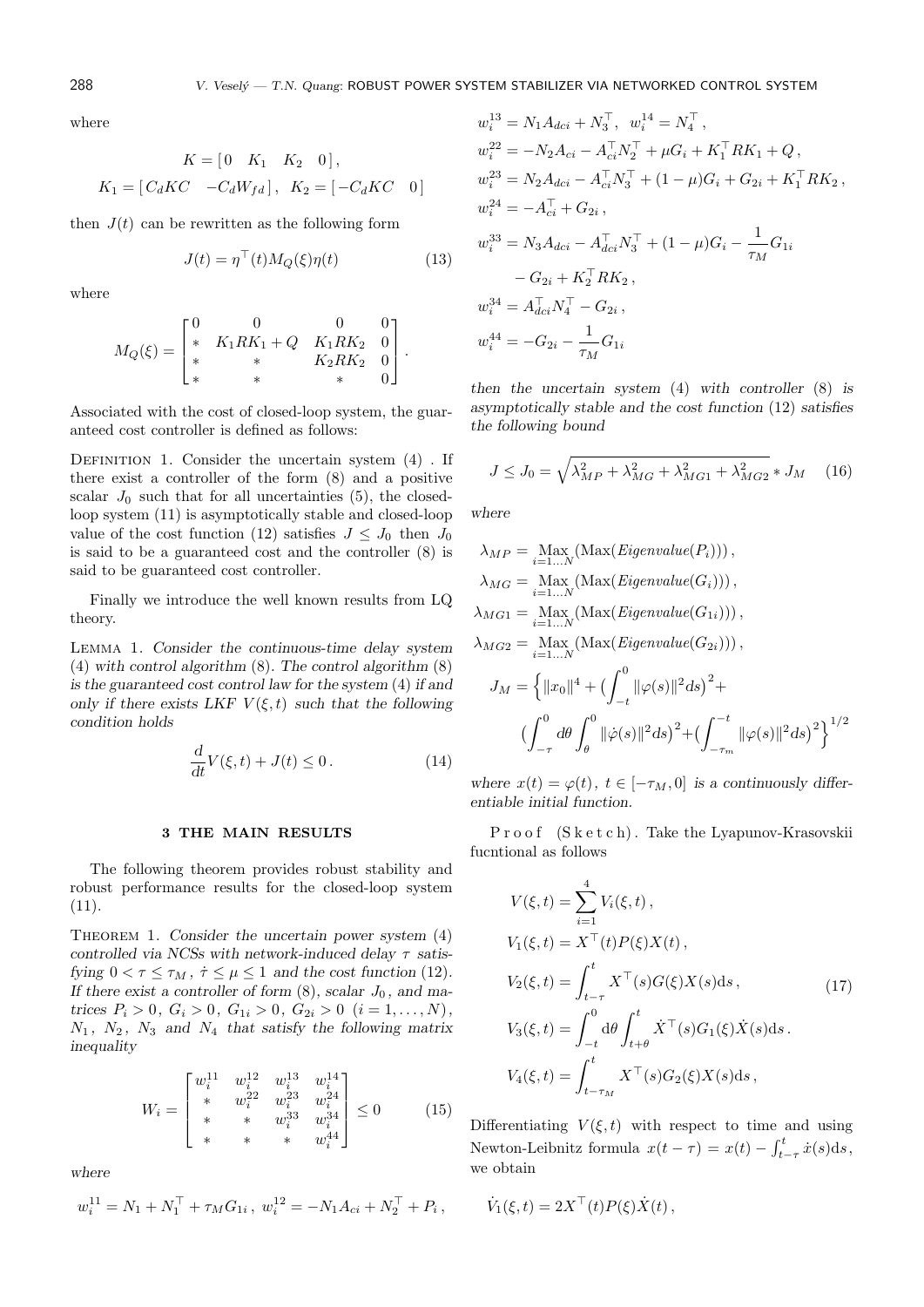*Journal of* ELECTRICAL ENGINEERING 62, NO. 5, 2011 289

$$
\dot{V}_{2}(\xi, t) = \eta_{1}^{\top}(t) \begin{bmatrix} \mu G(\xi) & (1 - \mu)G(\xi) \\ * & -(1 - \mu)G(\xi) \end{bmatrix} \eta_{1}(t),
$$
\n
$$
\eta_{2}^{\top} = \begin{bmatrix} X^{\top} & f_{t-\tau}^{t} \dot{X}^{\top}(s) \text{d}s \end{bmatrix},
$$
\n
$$
\dot{V}_{3}(\xi, t) \leq \tau_{M} \dot{X}^{\top} G_{1}(\xi) \dot{X}(t) -
$$
\n
$$
\frac{1}{\tau_{M}} \int_{t-\tau}^{t} \dot{X}^{\top}(s) \text{d}s G_{1}(\xi) \int_{t-\tau}^{t} \dot{X}(s) \text{d}s,
$$
\n
$$
\dot{V}_{4}(\xi, t) \leq \eta_{2}^{\top}(t) \begin{bmatrix} 0 & G_{2}(\xi) & G_{2}(\xi) \\ * & -G_{2}(\xi) & -G_{2}(\xi) \\ * & * & -G_{2}(\xi) \end{bmatrix} \eta_{2}(t),
$$
\n
$$
\eta_{2}^{\top}(t) = \begin{bmatrix} X^{\top}(t) & \int_{t-\tau}^{t} \dot{X}^{\top}(s) \text{d}s & \int_{t-\tau_{M}}^{t-\tau} \dot{X}^{\top}(s) \text{d}s \end{bmatrix}.
$$

Applying the free-weighting matrices technique, equation (8) is represented in the following equivalent form

$$
\alpha(t) = 2\eta^{\top}(t) \begin{bmatrix} N_1^{\top} & N_2^{\top} & N_3^{\top} & N_4^{\top} \end{bmatrix}^{\top}
$$

$$
\times \begin{bmatrix} M_d(\xi) & -A_c(\xi) & A_{dc}(\xi) & 0 \end{bmatrix} \eta(t) = 0.
$$

After manipulation with the above equation, we obtain

$$
\alpha(t) = \eta^{\top}(t)M_{\alpha}(\xi)\eta(t) = 0 \qquad (18)
$$

where

$$
M_{\alpha}(\xi) = \begin{bmatrix} N_1 + N_1^{\top} & -N_1 A_c(\xi) + N_2^{\top} \\ * & -N_2 A_c(\xi) - A_c^{\top}(\xi) N_2^{\top} \\ * & * & * \\ * & * & N_1 A_{dc}(\xi) + N_3^{\top} & N_4^{\top} \\ N_2 A_{dc}(\xi) - A_c^{\top}(\xi) N_3^{\top} & -A_c^{\top}(\xi) N_4^{\top} \\ N_3 A_{dc}(\xi) + A_{dc}^{\top}(\xi) N_3^{\top} & A_{dc}^{\top}(\xi) N_4^{\top} \\ * & 0 \end{bmatrix}
$$

Because of  $\alpha(t) = 0$ , thus

$$
\dot{V}(\xi, t) = \sum_{i=1}^{5} \dot{V}_i(\xi, t) + \alpha(t) \le \eta^{T}(t) [M_{\alpha}(\xi) + M_{V}(\xi)] \eta(t)
$$
\n(19)

where

$$
M_V(\xi) = \begin{bmatrix} \tau_M G_1(\xi) & P(\xi) & 0 \\ * & \mu G(\xi) & (1 - \mu)G(\xi) + G_2(\xi) \\ * & * & -(1 - \mu)G(\xi) - G_2(\xi) \\ * & * & * & 0 \\ 0 & G_2(\xi) & -G_2(\xi) \\ -G_2(\xi) - \frac{1}{\tau_M} G_1(\xi) \end{bmatrix}.
$$

Due to Lemma 1, the closed-loop system (6) is robustly asymptotically stable and gives an upper bound (a guaranteed cost) for the cost function (7) if

$$
\dot{V}(\xi, t) + J(t) \le \eta^{\top}(t)W(\xi)\eta(t) \le 0 \iff W(\xi) \le 0.
$$
\n(20)

$$
W(\xi) = \sum_{i=1}^{N} = \xi_i W_i = M_\alpha(\xi) + M_V(\xi) + M_Q(\xi) =
$$

$$
\begin{bmatrix} w^{11}(\xi) & w^{12}(\xi) & w^{13}(\xi) & w^{14}(\xi) \\ * & w^{22}(\xi) & w^{23}(\xi) & w^{24}(\xi) \end{bmatrix}
$$

$$
\begin{bmatrix}\n * & w^{22}(\xi) & w^{23}(\xi) & w^{24}(\xi) \\
* & * & w^{33}(\xi) & w^{34}(\xi) \\
* & * & * & w^{44}(\xi)\n\end{bmatrix},
$$

$$
w^{11}(\xi) = \sum_{i=1}^{N} \xi_i w_i 11 = N_1 + N_1^{\top} + \tau_M G_1(\xi),
$$
  
\n
$$
w^{12}(\xi) = \sum_{i=1}^{N} \xi_i w_i 12 = -N_1 A_c(\xi) + N_2^{\top} + P(\xi),
$$
  
\n
$$
w^{13}(\xi) = \sum_{i=1}^{N} \xi_i w_i 13 = N_1 A_{dc}(\xi) + N_3^{\top},
$$
  
\n
$$
w^{14}(\xi) = \sum_{i=1}^{N} \xi_i w_i 14 = N_4^{\top},
$$
  
\n
$$
w^{22}(\xi) = \sum_{i=1}^{N} \xi_i w_i 22 = -N_2 A_c(\xi) - A_c^{\top}(\xi) N_2^{\top} + \mu G(\xi) + K_1^{\top} R K_1 + Q,
$$
  
\n
$$
w^{23}(\xi) = \sum_{i=1}^{N} \xi_i w_i 23 N_2 A_{dc}(\xi) - A_c^{\top}(\xi) N_3^{\top} + (1 - \mu) G(\xi) + G_2(\xi) + K_1^{\top} R K_2,
$$
  
\n
$$
w^{24}(\xi) = \sum_{i=1}^{N} \xi_i w_i 24 = -A_c^{\top}(\xi) N_4^{\top} + G_2(\xi),
$$
  
\n
$$
w^{33}(\xi) = \sum_{i=1}^{N} \xi_i w_i 33 = N_3 A_{dc}(\xi) + A_{dc}^{\top}(\xi) N_3^{\top} - (1 - \mu) G(\xi) - \frac{1}{\tau_M} G_1(\xi) - G_2(\xi) + K_2^{\top} R K_2,
$$
  
\n
$$
w^{34}(\xi) = \sum_{i=1}^{N} \xi_i w_i 34 = A_{dc}^{\top}(\xi) N_4^{\top} - G_2(\xi),
$$
  
\n
$$
w^{44}(\xi) = \sum_{i=1}^{N} \xi_i w_i 44 = -G_2(\xi) - \frac{1}{\tau_M} G_1(\xi).
$$

For each  $W_i \leq 0$ ,  $i = 1, ..., N$ , then  $W(\xi) = \sum_{i=1}^{N} \xi_i W_i \leq 0, \ \sum_{i=1}^{N} \xi_i = 1, \ \xi_i \geq 0.$  Therefore,  $\dot{V}(\xi, t) \leq -J(t) \leq 0$  (*J*(*t*)  $\geq 0$ ), respectively  $J(t) \leq$  $-V(\xi, t)$ . By integrating  $J(t) \leq -V(\xi, t)$  we obtain

$$
J \leq -\int_{o}^{\infty} \dot{V}(\xi, t) dt = V_0 = X_0^{\top} P(\xi) X_0
$$
  
+ 
$$
\int_{-\tau}^{0} X^{\top}(s) G(\xi) X(s) ds
$$
  
+ 
$$
\int_{-\tau}^{0} d\theta \int_{\theta}^{0} \dot{X}^{\top}(s) G_1(\xi) \dot{C}(s) ds
$$
  
+ 
$$
\int_{-\tau_M}^{0} X^{\top}(s) G_2(\xi) X(s) ds.
$$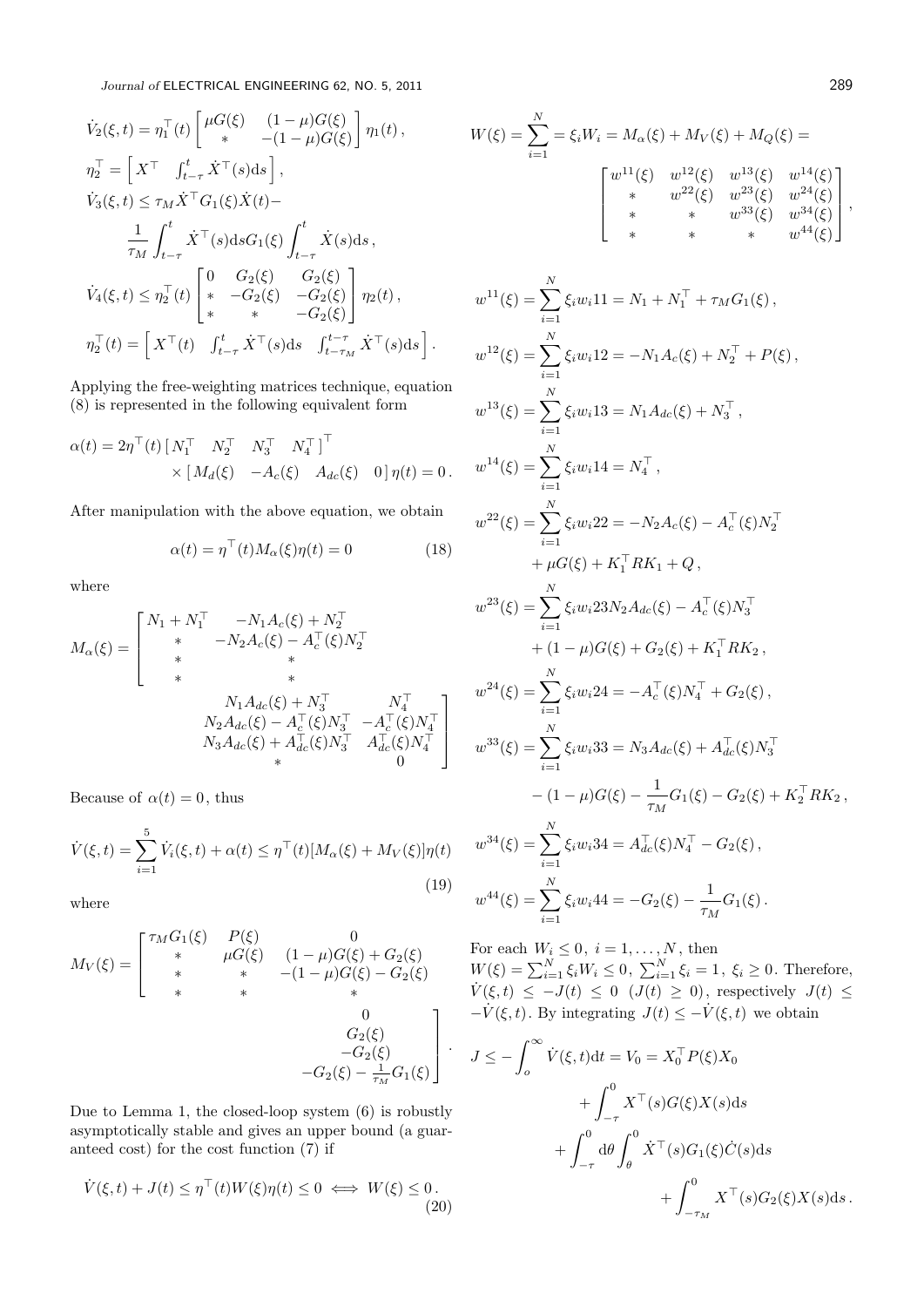

**Fig. 2.** Regulation of active powers by active power PSS output feedback



**Fig. 3.** Regulation of active powers by current PSS output feedback

Because of  $X(t) = [\varphi^{\top}(t) \quad 0], \forall t \in [\tau_M, 0]$  then

$$
V_0 \leq \lambda_{MP} \|x_0\|^2 + \lambda_{MG} \int_{-\tau}^0 \|\varphi(s)\|^2 ds + \lambda_{MG1} \int_{-\tau}^0 d\theta \int_{\theta}^0 \|\dot{\varphi}(s)\|^2 ds + \lambda_{MG2} \int_{-\tau_M}^0 \|\varphi(s)\|^2 ds.
$$

As we know that, for two arbitrary vectors *X, Y* , the following inequality is always held

$$
||\mathbf{V}ec\mathbf{X}^{\top}\mathbf{Y}| \le ||\mathbf{X}|| ||\mathbf{Y}||. \tag{21}
$$

Consider

$$
\mathbf{X} = \begin{bmatrix} \lambda_{MP}^{\top} & \lambda_{MG}^{\top} & \lambda_{MG1}^{\top} & \lambda_{MG2}^{\top} \end{bmatrix}^{\top} \n\mathbf{Y} = \begin{bmatrix} ||x_0||^2 & \int_{-\tau}^0 ||\varphi(s)||^2 & \int_{-\tau}^0 d\theta \int_{\theta}^0 ||\dot{\varphi}(s)||^2 \\ & \int_{-\tau_M}^0 ||\varphi(s)||^2 ds \end{bmatrix}^{\top}.
$$

And applying the inequality (16), the upper bound cost function  $(7)$  *J*<sub>0</sub> is obtained as  $(11)$ . Theorem 1. is proved.

## **4 EXAMPLE**

Power system stabilizers (PSS) are used to enhance power system damping. The linearized mathematical model of the MIMO power system (1) has been obtained from experiments on the model of the Slovak Power System in the form given by Fig. 1. Experiment has been made for two SG's: EMO11 and EBO31 in one working point, that is  $N = 1$ . For above two SG's obtained transfer function matrix when  $\Delta \Pi_i = \Delta P_i$ ,  $i = 1, 2$  — active power of *i*-th SG, has been recalculated to the form of  $(4)$ , where

$$
A = \begin{bmatrix} A_{11} & 0 & 0 & 0 \\ 0 & A_{12} & 0 & 0 \\ 0 & 0 & A_{21} & 0 \\ 0 & 0 & 0 & A_{22} \end{bmatrix}, B^{\top} = \begin{bmatrix} B_{11} & 0 \\ 0 & B_{12} \\ B_{21} & 0 \\ 0 & B_{22} \end{bmatrix},
$$

$$
C^{\top} = \begin{bmatrix} C_{11} & 0 \\ C_{12} & 0 \\ 0 & C_{21} \\ 0 & C_{22} \end{bmatrix}, D = 0,
$$

$$
A_{11} = \begin{bmatrix} 0 & 0 & -1.2905 \\ 1 & 0 & -68.2416 \\ 0 & 1 & -1.9819 \end{bmatrix}, \quad B_{11} = \begin{bmatrix} 25.1311 \\ -6.6692 \\ 0.8847 \end{bmatrix},
$$
  
\n
$$
A_{12} = \begin{bmatrix} 0 & 0 & -106.1244 \\ 1 & 0 & -74.3852 \\ 0 & 1 & -6.2322 \end{bmatrix}, \quad B_{12} = \begin{bmatrix} -83.08 \\ 100.7547 \\ 34.5436 \end{bmatrix},
$$
  
\n
$$
A_{21} = \begin{bmatrix} 0 & 0 & -35.2905 \\ 1 & 0 & -48.187 \\ 0 & 1 & -4.6111 \end{bmatrix}, \quad B_{21} = \begin{bmatrix} -150.3434 \\ 127.6829 \\ 4.8710 \end{bmatrix},
$$
  
\n
$$
A_{22} = \begin{bmatrix} 0 & 0 & -1.2863 \\ 1 & 0 & -68.2668 \\ 0 & 1 & -2.4658 \end{bmatrix}, \quad B_{22} = \begin{bmatrix} 10.0213 \\ -3.1781 \\ 0.3861 \end{bmatrix},
$$

$$
C_{11} = C_{12} = C_{21} = C_{22} = [0 \ 0 \ 1].
$$

Assume that the simple PSS's are used with input active power variable, see Fig. 1. For the following three cases the gains and time constants are calculated:  $R = rI$   $Q = qI$   $P < n$ 

a) 
$$
r = 1, q = 0.01, \tau_M = 0.001 \text{ s}, \mu = 0.1,
$$
  
\n
$$
K = \begin{bmatrix} 0.0168 & 0 \\ 0 & 0.021 \end{bmatrix}, T_w = \begin{bmatrix} 336.189 & 0 \\ 0 & 454.268 \end{bmatrix},
$$
\nb)  $r = 1, q = 0.1, \tau_M = 0.001 \text{ s}, \mu = 0.1,$   
\n
$$
K = \begin{bmatrix} 0.0089 & 0 \\ 0 & 0.0174 \end{bmatrix}, T_w = \begin{bmatrix} 399.20 & 0 \\ 0 & 899.194 \end{bmatrix},
$$
\nc)  $r = 1, q = 0.1, \tau_M = 0.01 \text{ s}, \mu = 0.9,$   
\n
$$
K = \begin{bmatrix} 0.0076 & 0 \\ 0 & 0.0172 \end{bmatrix}, T_w = \begin{bmatrix} 601.85 & 0 \\ 0 & 594.841 \end{bmatrix},
$$

Dynamic behaviour of the active powers for three phase short circuits and  $T = 0.4$  s, case a) on line V425 are given in Fig. 2. Figure 2 implies that non decentralized structure part of PSS practically does not increase the damper of closed-loop power system dynamic behaviour.